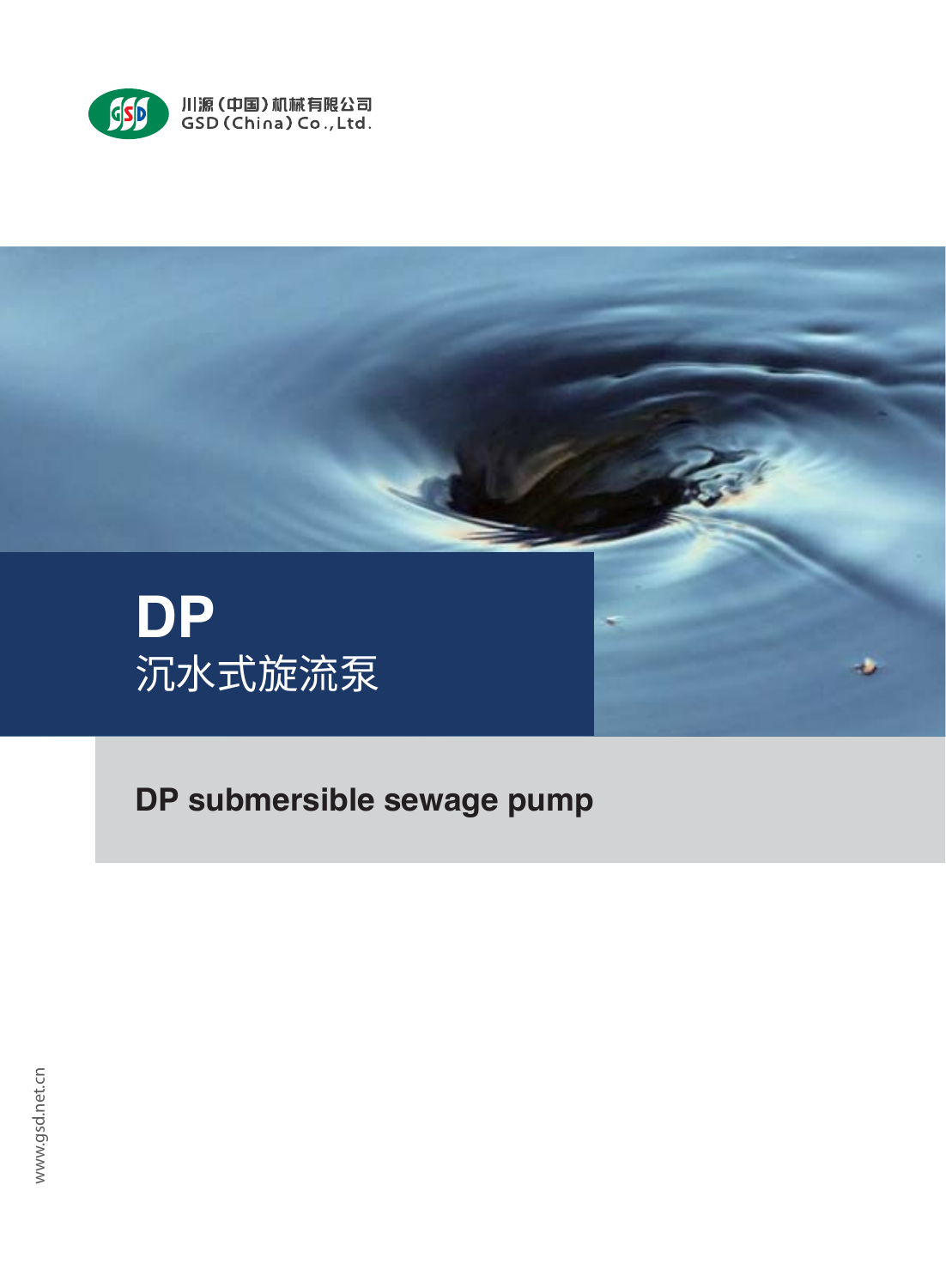# DP沉水式旋流泵 DP submersible sewage pump

### 特点 Features

- 尢堵基性能好,固体颗粒个通过叶轮、任叶轮旋转 形成的旋流带动下从泵体流道流出,通过固体颗粒 的直径可达出口口径的70%;可以输送含有少量气 体的液体。
- 适用液体温度: 0~40℃。
- 机械密封: 泵采用两套单端面机械密封; 机封材质为碳化硅。
- 电机:鼠笼式感应电动机,F级绝缘并符合IP68防护 等级。
- Excellent non-clogging performance, the impeller will generate vortex flow, which drive and discharge solids through pump flow channel; foreign matters allowance up to 70% of discharge size; able to transfer liquid with modicum air.
- The application of liquid temperature: 0~40°C.
- Mechanical seal: Two mechanical seals (single-end); Material: SIC.
- Squirrel-cage, induction motors are F class insulation, motor protection grade is IP68.



- 大倭地卜排放设备,卜水迫排水丄桯。
- 土木建筑丄桂肔丄。
- 农业漼溦及备牧排水。
- 船舱枳水,污水排放。

### 用途 Application

- The base of building drainage equipment and sewer drainage works.
- Civil and architectural engineering construction.
- Farm irrigation and pasturage drainage.
- Cabin ponding and waste water drainage.

## 型号说明 Type description



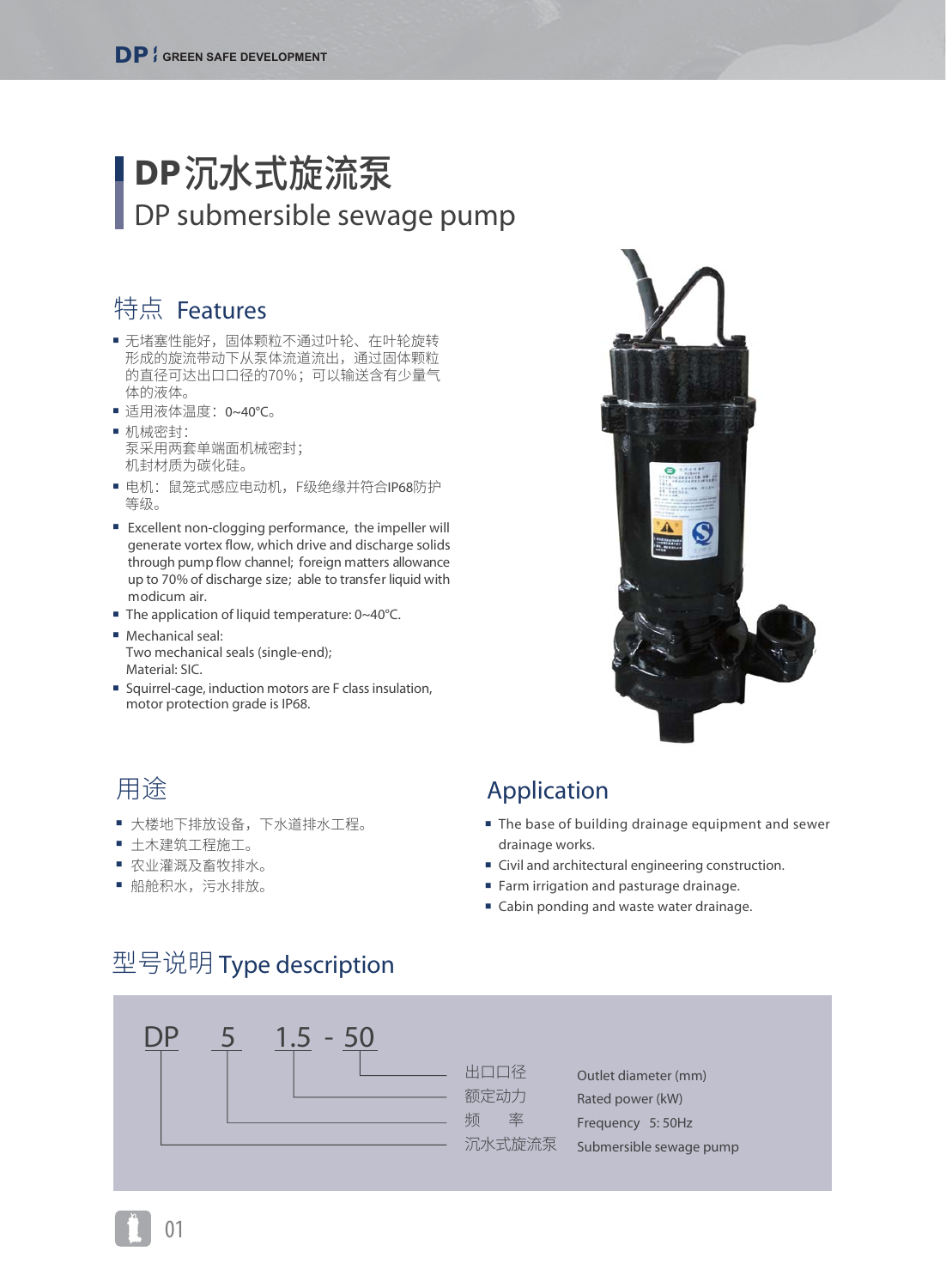# 结构简图 Construction

| NO.                      | 名称   | <b>Name</b>    | 材质<br><b>Material</b>    |               |  |  |  |
|--------------------------|------|----------------|--------------------------|---------------|--|--|--|
|                          |      |                | GB                       | <b>JIS</b>    |  |  |  |
| 1                        | 电缆   | Cable          |                          |               |  |  |  |
| $\overline{\phantom{a}}$ | 马达盖  | Motor cover    | <b>HT200</b>             | FC200         |  |  |  |
| 3                        | 马达本体 | Motor casing   | <b>HT200</b>             | FC200         |  |  |  |
| 4                        | 定子   | Stator         |                          |               |  |  |  |
| 5                        | 中承座  | <b>Brachet</b> | HT200                    | FC200         |  |  |  |
| 6                        | 油箱盖  | Oil cover      | <b>HT200</b>             | FC200         |  |  |  |
| 7                        | 泵体   | Pump casing    | HT200                    | FC200         |  |  |  |
| 8                        | 叶轮   | Impeller       | <b>HT200</b>             | FC200         |  |  |  |
| 9                        | ○型圈  | O ring         | <b>NBR</b>               | <b>NBR</b>    |  |  |  |
| 10                       | 机械密封 | Mechanicl seal | SiC-SiC                  | SiC-SiC       |  |  |  |
| 11                       | 机械密封 | Mechanicl seal | $C$ -AL <sub>203</sub>   | $C$ -AL203    |  |  |  |
| 12                       | 轴承   | Bearing        |                          |               |  |  |  |
| 13                       | 转子   | Rotor          | $\overline{\phantom{a}}$ |               |  |  |  |
| 14                       | 主轴   | Shaft          | 2Cr13                    | <b>SUS420</b> |  |  |  |
| 15                       | ○型圈  | O ring         | <b>NBR</b>               | <b>NBR</b>    |  |  |  |
| 16                       | 轴承   | Bearing        |                          |               |  |  |  |
| 17                       | 把手   | Handle         | Q235                     | SS40          |  |  |  |

# 䚍腊刼絁 Performance curves



# 性能参数 Performance parameters

|            |      |          |                |           |            |         |                      |         |             |         | (2P)   |  |
|------------|------|----------|----------------|-----------|------------|---------|----------------------|---------|-------------|---------|--------|--|
| 型号<br>Type |      |          | 电机<br>Motor    |           |            |         | 重量                   |         |             |         |        |  |
|            |      | 功率 Power | 相数             | 极数        | 频率<br>Fre. | 口径 Dia. |                      | 扬程 Head | 流量 Capacity |         | Weight |  |
|            | kW   | hp.      | Phase          | Pole      | Hz         | mm      | in                   | $m$     | L/min       | $m^3/h$ | kg     |  |
| DP50.75-50 | 0.75 |          | $\overline{a}$ | $\bigcap$ | 50         | 50      | 2 <sup>n</sup>       | 9       | 167         | 10      | 22.5   |  |
| DP51.5-50  | 1.5  |          |                |           | 50         | 50      | $\neg$ <sup>11</sup> | 14      | 167         | 10      | 26.5   |  |
| DP51.5-80  | 1.5  | h        |                | ∽         | 50         | 80      | 3''                  |         | 433         | 26      | 36     |  |
| DP52.2-80  | 2.2  |          |                |           | 50         | 80      | 3''                  | 10      | 467         | 28      | 47     |  |
| DP54.0-80  | 4    | 5.5      |                |           | 50         | 80      | 3''                  | 15      | 583         | 35      | 64     |  |



02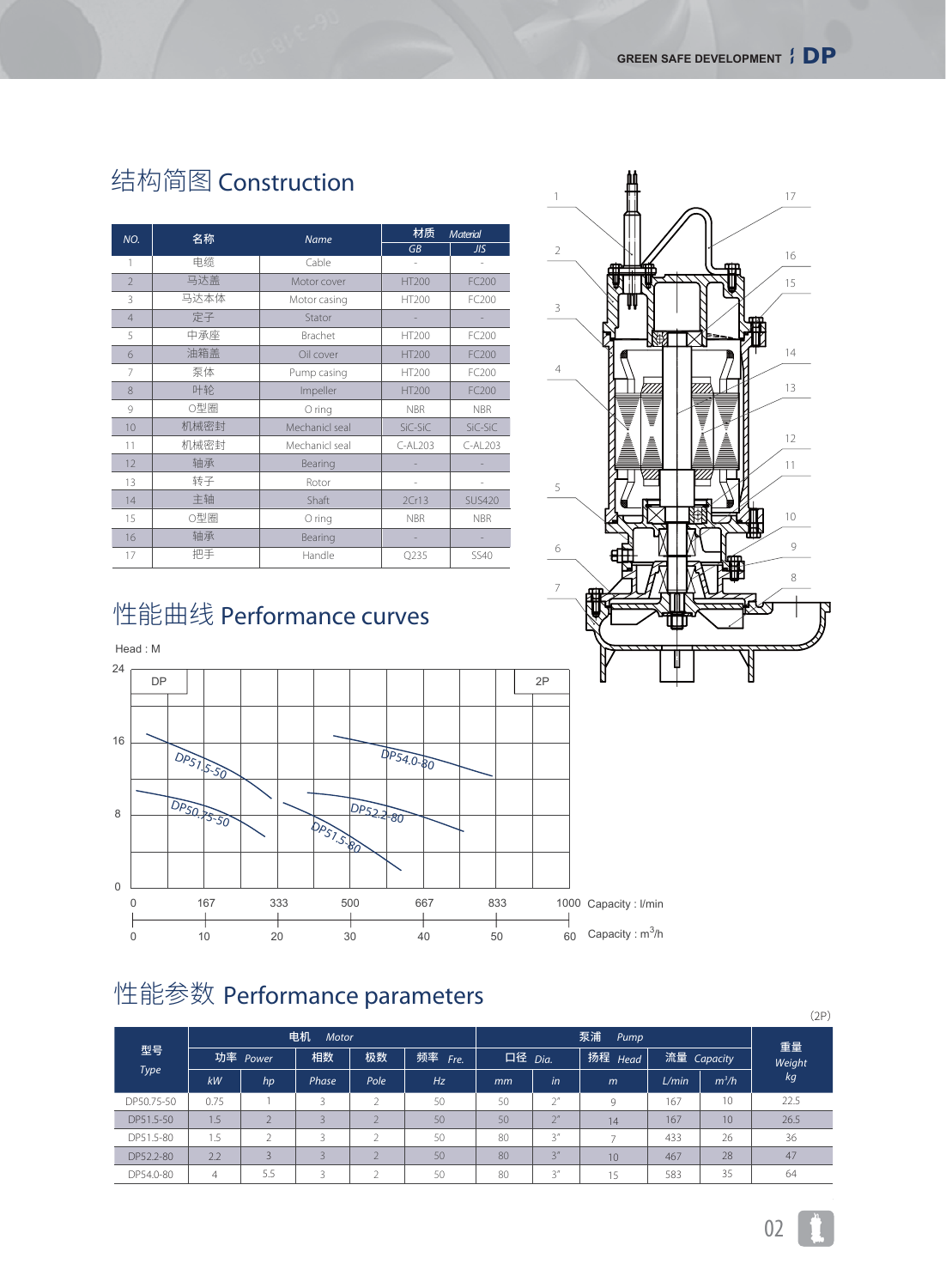无着脱外形及安装尺寸 Installation dimensions (without autosetter)













| 型号<br>Type     | Fig. | Flange | DA | A   | B   |     | D   | E.  | E.  | G   | H   | DB | DC. | <b>DD</b> |
|----------------|------|--------|----|-----|-----|-----|-----|-----|-----|-----|-----|----|-----|-----------|
| DP50.75-50(2P) |      | oval   | 50 | 224 | 150 | 115 | 70  | 152 | 136 | 383 | 513 | 8  | 90  | 110       |
| DP51.5-50(2P)  |      | oval   | 50 | 247 | 160 | 125 | 70  | 172 | 105 | 366 | 496 | 8  | 90  | 110       |
| DP51.5-80(2P)  |      | round  | 80 | 452 | 361 | 261 | 165 | 185 | 225 | 410 | 539 | 19 | 160 | 200       |
| DP52.2-80(2P)  |      | round  | 80 | 479 | 368 | 268 | 172 | 227 | 225 | 477 | 602 | 19 | 160 | 200       |
| DP54.0-80(2P)  |      | round  | 80 | 479 | 371 | 271 | 175 | 227 | 225 | 547 | 708 | 19 | 60  | 200       |

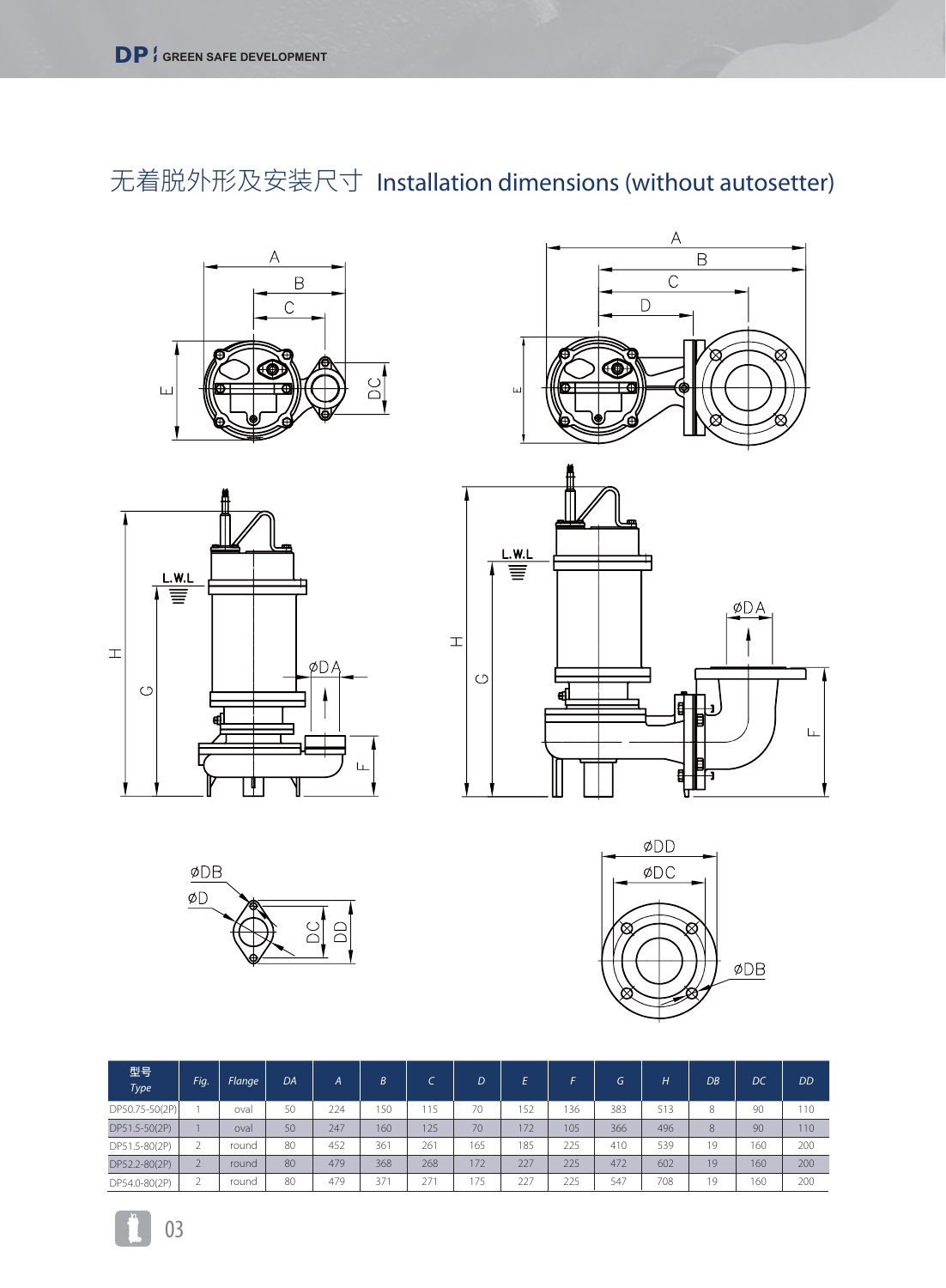# 附着脱外形及安装尺寸 Installation dimensions (attach autosetter)







| 型号<br><b>Type</b> | H   |     | O  |     |     | D  | A   | B.  |     |     | O   |    |     | M   | N.  | R.  |     |     | n-od             |
|-------------------|-----|-----|----|-----|-----|----|-----|-----|-----|-----|-----|----|-----|-----|-----|-----|-----|-----|------------------|
| DP50.75-50(2P)    | .40 | 135 | 25 | 20  | 50  | 59 | 310 | 444 | 110 | 180 | 2.5 | 16 | 488 | 130 | 221 | 74  | 50  | 105 | $4 - 015$        |
| DP51.5-50(2P)     | 140 | 135 | 25 | 120 | 50  | 59 | 310 | 458 | 110 | 180 | 2.5 | 16 | 502 | 130 | 221 | 86  | 172 | 105 | $4 - 015$        |
| DP51.5-80(2P)     | 295 | 130 | 40 | 180 | 220 | 65 | 340 | 514 | 180 | 240 | 54  | 18 | 625 | 156 | 273 | 91  | 185 | 160 | $4 - \varphi 19$ |
| DP52.2-80(2P)     | 295 | 130 | 40 | 180 | 220 | 65 | 340 | 576 | 180 | 240 | 54  | 18 | 652 | 156 | 280 | 111 | 227 | 160 | $4 - 019$        |
| DP54.0-80(2P)     | 295 | 130 | 40 | 180 | 220 | 65 | 340 | 655 | 180 | 240 | 54  | 18 | 652 | 156 | 283 | 108 | 227 | 160 | $4 - \varphi 19$ |